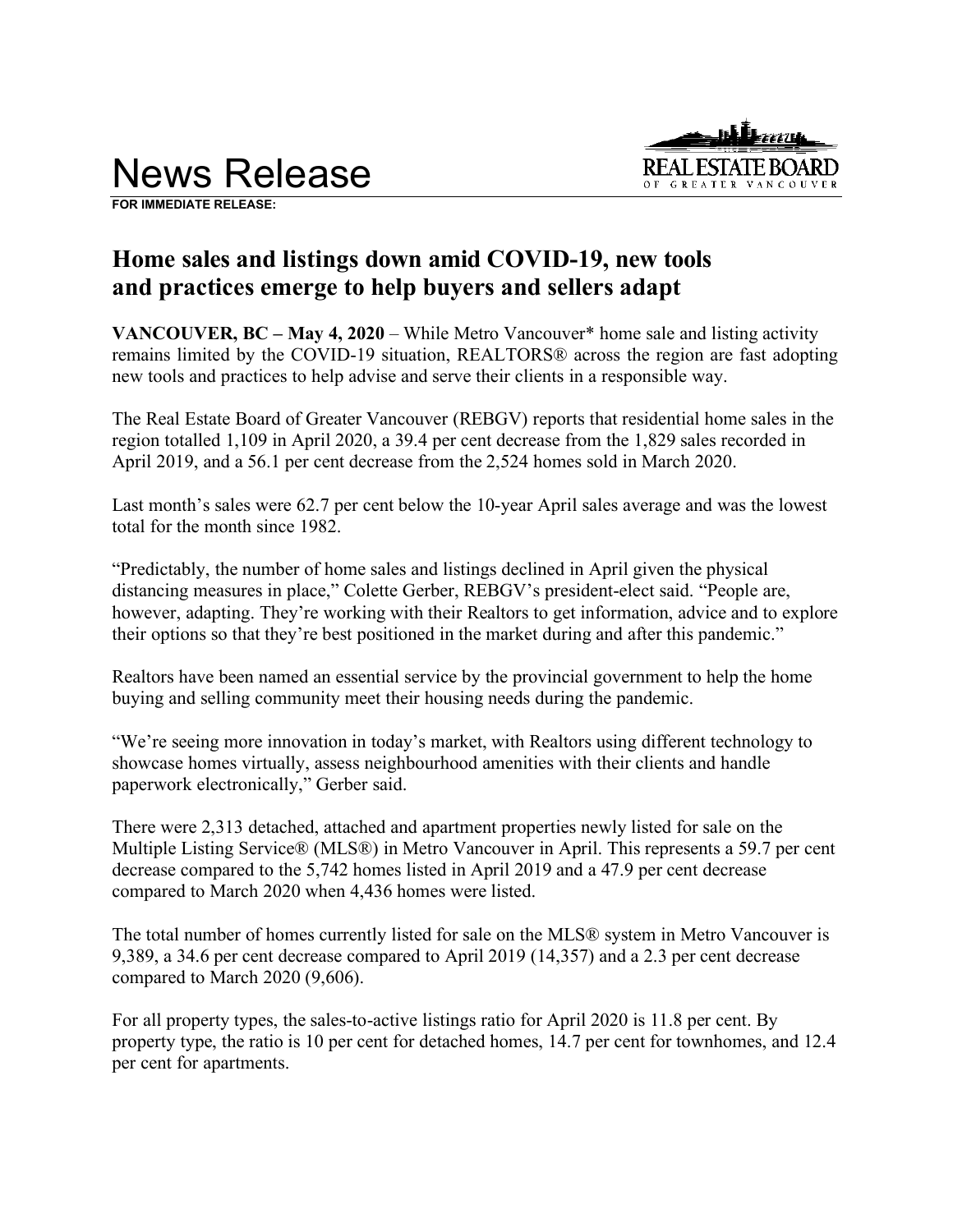Generally, analysts say downward pressure on home prices occurs when the ratio dips below 12 per cent for a sustained period, while home prices often experience upward pressure when it surpasses 20 per cent over several months.

The MLS® Home Price Index composite benchmark price for all residential properties in Metro Vancouver is currently \$1,036,000. This represents a 2.5 per cent increase over April 2019 and a 0.2 per cent increase compared to March 2020.

"Home prices have held relatively steady in our region since the COVID-19 situation worsened in March," Gerber said.

Sales of detached homes in April 2020 reached 388, a 33.8 per cent decrease from the 586 detached sales recorded in April 2019. The benchmark price for detached properties is \$1,462,100. This represents a 2.3 per cent increase from April 2019 and a 0.8 per cent increase compared to March 2020.

Sales of apartment homes reached 503 in April 2020, a 43.2 per cent decrease compared to the 885 sales in April 2019. The benchmark price of an apartment property is \$685,500. This represents a 2.7 per cent increase from April 2019 and a 0.2 per cent decrease compared to March 2020.

Attached home sales in April 2020 totalled 218, a 39.1 per cent decrease compared to the 358 sales in April 2019. The benchmark price of an attached home is \$796,800. This represents a 2.8 per cent increase from April 2019 and a 0.6 per cent increase compared to March 2020.

-30-

\*Editor's Note: Areas covered by the Real Estate Board of Greater Vancouver include: Burnaby, Coquitlam, Maple Ridge, New Westminster, North Vancouver, Pitt Meadows, Port Coquitlam, Port Moody, Richmond, South Delta, Squamish, Sunshine Coast, Vancouver, West Vancouver, and Whistler.

The real estate industry is a key economic driver in British Columbia. In 2019, 25,351 homes changed ownership in the Board's area, generating \$1.8 billion in economic spin-off activity and an estimated 12,910 jobs. The total dollar value of residential sales transacted through the MLS® system in Greater Vancouver totalled \$25.3 billion in 2019.

The Real Estate Board of Greater Vancouver is an association representing about 13,700 REALTORS® and their companies. The Board provides a variety of member services, including the Multiple Listing Service®. For more information on real estate, statistics, and buying or selling a home, contact a local REALTOR® or visit **www.rebgv.org**.

For more information please contact:

**Craig Munn** Manager, Communication Real Estate Board of Greater Vancouver 604.730.3146 [cmu](http://www.facebook.com/rebgv)[nn@r](http://www.twitter.com/rebgv)[ebgv.](http://www.rebgv.org/)[org](http://www.youtube.com/user/rebgv)

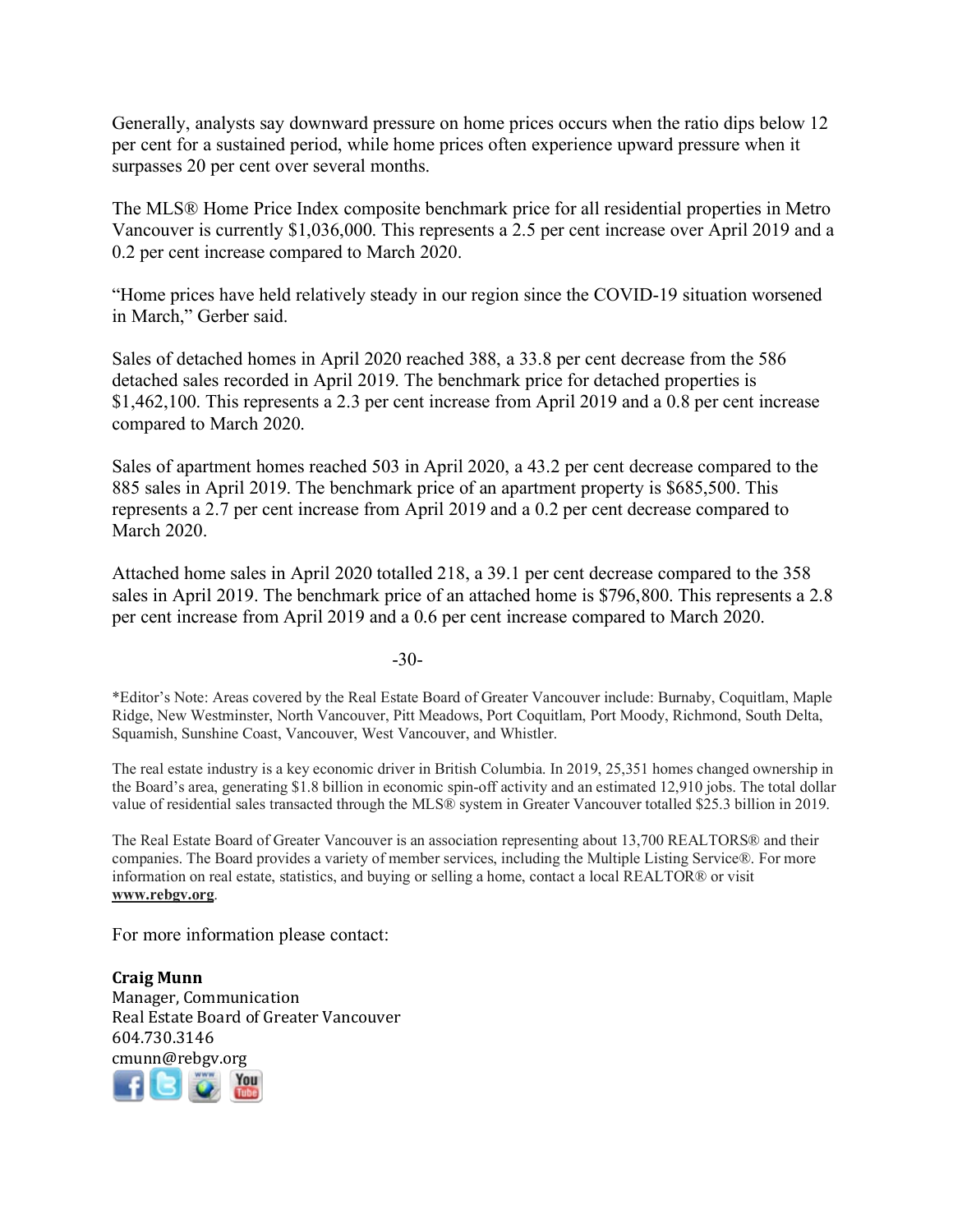



| Property Type           | Area                     | <b>Benchmark</b><br>Price | Price<br>Index | 1 Month<br>Change % | 3 Month<br>Change % | 6 Month<br>Change % | 1 Year<br>Change % | 3 Year<br>Change % | 5 Year<br>Change % | 10 Year<br>Change % |
|-------------------------|--------------------------|---------------------------|----------------|---------------------|---------------------|---------------------|--------------------|--------------------|--------------------|---------------------|
| Residential / Composite | Lower Mainland           | \$979,000                 | 270.2          | 0.3%                | 2.9%                | 4.2%                | 2.3%               | 11.2%              | 58.6%              | 81.0%               |
|                         | <b>Greater Vancouver</b> | \$1,036,000               | 269.5          | 0.2%                | 2.7%                | 4.3%                | 2.5%               | 7.2%               | 50.7%              | 75.9%               |
|                         | Bowen Island             | \$934,000                 | 202.5          | 0.8%                | 1.7%                | $-4.1%$             | $-5.8%$            | 6.4%               | 56.9%              | 49.6%               |
|                         | <b>Burnaby East</b>      | \$956,200                 | 265.2          | $-1.0%$             | 2.8%                | 3.7%                | 0.6%               | 6.2%               | 46.0%              | 73.1%               |
|                         | <b>Burnaby North</b>     | \$893,900                 | 269.9          | 0.6%                | 2.4%                | 5.1%                | 2.5%               | 8.3%               | 54.9%              | 79.8%               |
|                         | <b>Burnaby South</b>     | \$967,900                 | 273.4          | 0.1%                | 1.4%                | 3.2%                | $-0.7%$            | 5.5%               | 51.2%              | 79.4%               |
|                         | Coquitlam                | \$927,800                 | 275.2          | 0.8%                | 3.5%                | 5.0%                | 3.3%               | 13.0%              | 62.8%              | 92.2%               |
|                         | Ladner                   | \$816,300                 | 229.8          | 1.6%                | 3.1%                | 4.9%                | 1.1%               | 2.3%               | 35.7%              | 58.7%               |
|                         | Maple Ridge              | \$776,000                 | 247.1          | 1.1%                | 4.5%                | 4.0%                | 2.7%               | 20.0%              | 75.5%              | 78.5%               |
|                         | <b>New Westminster</b>   | \$662,900                 | 291.6          | 0.1%                | 3.2%                | 4.0%                | 0.7%               | 19.1%              | 71.0%              | 87.2%               |
|                         | North Vancouver          | \$1,066,600               | 239.7          | $-0.6%$             | 2.0%                | 4.6%                | 2.2%               | 3.7%               | 42.3%              | 65.7%               |
|                         | <b>Pitt Meadows</b>      | \$762,000                 | 277.0          | 2.1%                | 4.8%                | 3.7%                | 2.7%               | 24.9%              | 77.0%              | 92.9%               |
|                         | Port Coquitlam           | \$772,100                 | 264.3          | 1.1%                | 3.6%                | 6.1%                | 4.1%               | 16.6%              | 69.5%              | 80.2%               |
|                         | Port Moody               | \$937,000                 | 259.0          | 0.5%                | 3.7%                | 4.7%                | 3.5%               | 16.0%              | 64.2%              | 84.2%               |
|                         | Richmond                 | \$941,800                 | 280.0          | 0.1%                | 2.7%                | 3.5%                | 1.7%               | 5.6%               | 50.7%              | 73.6%               |
|                         | Squamish                 | \$777,600                 | 247.4          | $-1.0%$             | $-0.4%$             | $-0.9%$             | 0.9%               | 13.7%              | 72.3%              | 87.3%               |
|                         | Sunshine Coast           | \$581,100                 | 203.6          | 1.2%                | 2.0%                | $-3.8%$             | $-5.7%$            | 8.3%               | 61.2%              | 51.6%               |
|                         | Tsawwassen               | \$926,000                 | 232.1          | 0.2%                | 0.4%                | 1.9%                | $-2.2%$            | $-2.2%$            | 37.6%              | 62.0%               |
|                         | Vancouver East           | \$1,102,600               | 323.7          | 0.6%                | 2.6%                | 6.2%                | 3.7%               | 5.3%               | 52.4%              | 96.4%               |
|                         | Vancouver West           | \$1,291,900               | 269.2          | $-0.3%$             | 2.9%                | 5.3%                | 4.1%               | 1.1%               | 38.8%              | 67.5%               |
|                         | West Vancouver           | \$2,108,000               | 232.1          | 0.0%                | 0.4%                | 0.6%                | $-1.2%$            | $-14.0%$           | 16.1%              | 60.1%               |
|                         | Whistler                 | \$910,500                 | 212.2          | $-0.3%$             | $-0.2%$             | $-0.7%$             | 2.2%               | 20.2%              | 74.4%              | 62.0%               |
| Single Family Detached  | Lower Mainland           | \$1,260,500               | 267.3          | 0.6%                | 2.7%                | 3.9%                | 2.6%               | 1.6%               | 45.8%              | 80.2%               |
|                         | <b>Greater Vancouver</b> | \$1,462,100               | 269.0          | 0.8%                | 2.2%                | 3.7%                | 2.3%               | $-4.4%$            | 34.9%              | 73.7%               |
|                         | Bowen Island             | \$934,500                 | 202.6          | 0.9%                | 1.8%                | $-4.0%$             | $-5.7%$            | 6.4%               | 56.9%              | 49.6%               |
|                         | <b>Burnaby East</b>      | \$1,220,400               | 272.9          | $-0.4%$             | 3.8%                | 5.8%                | 4.0%               | 1.7%               | 41.7%              | 78.0%               |
|                         | <b>Burnaby North</b>     | \$1,470,100               | 284.3          | 1.2%                | 3.8%                | 7.6%                | 5.6%               | $-3.8%$            | 34.7%              | 83.7%               |
|                         | <b>Burnaby South</b>     | \$1,502,400               | 287.6          | 0.6%                | 0.6%                | 2.0%                | $-1.9%$            | $-7.9%$            | 29.8%              | 85.5%               |
|                         | Coquitlam                | \$1,214,300               | 269.5          | 2.0%                | 3.8%                | 5.5%                | 5.0%               | 2.0%               | 46.9%              | 86.1%               |
|                         | Ladner                   | \$967,800                 | 233.3          | 1.5%                | 3.3%                | 5.6%                | 0.6%               | 0.0%               | 34.5%              | 65.5%               |
|                         | Maple Ridge              | \$844,500                 | 240.6          | 1.1%                | 4.3%                | 5.0%                | 3.6%               | 15.2%              | 72.7%              | 78.4%               |
|                         | New Westminster          | \$1,082,400               | 270.0          | 0.3%                | 3.7%                | 6.4%                | 2.7%               | 0.3%               | 43.0%              | 72.3%               |
|                         | North Vancouver          | \$1,545,100               | 243.3          | $-0.4%$             | 0.5%                | 5.4%                | 2.2%               | $-5.4%$            | 33.8%              | 69.3%               |
|                         | <b>Pitt Meadows</b>      | \$928,000                 | 261.5          | 3.4%                | 5.7%                | 5.2%                | 3.5%               | 16.6%              | 69.4%              | 85.1%               |
|                         | Port Coquitlam           | \$981,100                 | 261.6          | 2.2%                | 3.4%                | 7.3%                | 7.0%               | 5.8%               | 55.3%              | 81.2%               |
|                         | Port Moody               | \$1,443,600               | 266.6          | 1.6%                | 3.1%                | 3.5%                | 5.7%               | 5.1%               | 50.3%              | 84.9%               |
|                         | Richmond                 | \$1,530,500               | 296.5          | 0.5%                | 1.8%                | 1.9%                | 0.0%               | $-7.7%$            | 33.8%              | 71.8%               |
|                         | Squamish                 | \$992,700                 | 261.6          | $-0.4%$             | 0.5%                | 0.6%                | 2.9%               | 10.1%              | 74.4%              | 89.6%               |
|                         | <b>Sunshine Coast</b>    | \$576,600                 | 202.0          | 1.3%                | 2.1%                | $-3.6%$             | $-5.7%$            | 8.3%               | 60.8%              | 50.4%               |
|                         | Tsawwassen               | \$1,164,800               | 250.8          | 0.7%                | 0.6%                | 3.0%                | $-1.4%$            | $-3.2%$            | 40.8%              | 76.2%               |
|                         | Vancouver East           | \$1,430,100               | 318.1          | 0.3%                | 1.6%                | 5.1%                | 5.5%               | $-3.4%$            | 36.5%              | 99.7%               |
|                         | Vancouver West           | \$2,975,400               | 305.1          | 1.1%                | 1.6%                | 2.2%                | 0.9%               | $-14.8%$           | 19.6%              | 66.0%               |
|                         | West Vancouver           | \$2,570,900               | 242.7          | 0.7%                | 0.2%                | 1.9%                | $-0.4%$            | $-15.0%$           | 14.5%              | 69.0%               |
|                         | Whistler                 | \$1,644,100               | 228.7          | $-1.5%$             | 2.0%                | $-0.9%$             | 5.0%               | 9.6%               | 62.3%              | 61.2%               |

**HOW TO READ THE TABLE:**

• Benchmark Price: Estimated sale price of a benchmark property. Benchmarks represent a typical property within each market.

• Price Index: Index numbers estimate the percentage change in price on typical and constant quality properties over time. All figures are based on past sales.

• x Month/Year Change %: Percentage change of index over a period of x month(s)/year(s) \*

In January 2005, the indexes are set to 100.

Townhome properties are similar to Attached properties, a category that was used in the previous MLSLink HPI, but do not included duplexes.

The above info is deemed reliable, but is not guaranteed. All dollar amounts in CDN.

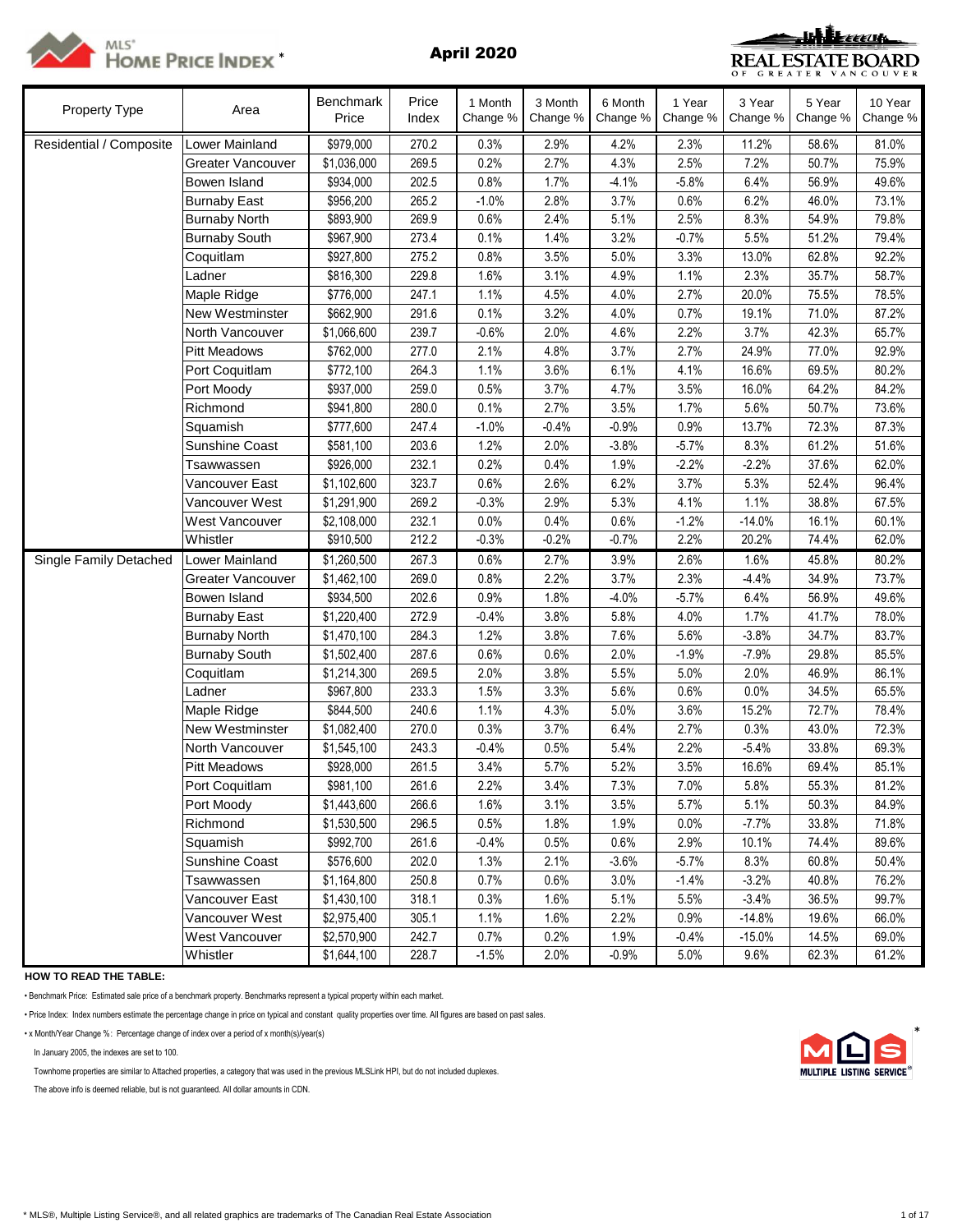

<u> uNikaan</u> **REAL ESTATE BOARD** GREATER VANCOUVER

| <b>Property Type</b> | Area                 | <b>Benchmark</b><br>Price | Price<br>Index | 1 Month<br>Change % | 3 Month<br>Change % | 6 Month<br>Change % | 1 Year<br>Change % | 3 Year<br>Change % | 5 Year<br>Change % | 10 Year<br>Change % |
|----------------------|----------------------|---------------------------|----------------|---------------------|---------------------|---------------------|--------------------|--------------------|--------------------|---------------------|
| Townhouse            | Lower Mainland       | \$687,200                 | 249.4          | 0.6%                | 2.0%                | 2.7%                | 2.1%               | 14.4%              | 63.0%              | 72.5%               |
|                      | Greater Vancouver    | \$796,800                 | 255.7          | 0.6%                | 1.8%                | 3.3%                | 2.8%               | 11.3%              | 56.6%              | 70.6%               |
|                      | <b>Burnaby East</b>  | \$657,000                 | 242.7          | $-0.2%$             | 0.3%                | 0.6%                | 0.0%               | 12.5%              | 49.8%              | 63.0%               |
|                      | <b>Burnaby North</b> | \$727,100                 | 271.4          | $-0.1%$             | 0.9%                | 0.4%                | 2.5%               | 12.0%              | 55.4%              | 74.9%               |
|                      | <b>Burnaby South</b> | \$780,000                 | 268.7          | 1.5%                | 1.5%                | 0.4%                | 1.5%               | 10.7%              | 54.2%              | 73.5%               |
|                      | Coquitlam            | \$675,800                 | 248.0          | $-0.6%$             | 1.6%                | 4.2%                | 2.0%               | 11.8%              | 60.8%              | 77.7%               |
|                      | Ladner               | \$680,400                 | 242.0          | 3.5%                | 5.0%                | 7.6%                | 4.6%               | 4.9%               | 40.9%              | 55.6%               |
|                      | Maple Ridge          | \$544,800                 | 252.9          | 1.8%                | 4.3%                | 3.0%                | 0.4%               | 21.1%              | 76.5%              | 77.0%               |
|                      | New Westminster      | \$759,700                 | 278.6          | 1.4%                | 3.6%                | 4.8%                | 3.8%               | 15.7%              | 62.4%              | 81.4%               |
|                      | North Vancouver      | \$986,100                 | 239.6          | 2.0%                | 4.1%                | 5.3%                | 4.1%               | 8.3%               | 54.0%              | 65.8%               |
|                      | Pitt Meadows         | \$627,700                 | 271.6          | 2.9%                | 4.9%                | 5.0%                | 4.0%               | 26.0%              | 78.2%              | 90.1%               |
|                      | Port Coquitlam       | \$652,400                 | 247.0          | 1.4%                | 5.1%                | 4.9%                | 6.0%               | 14.9%              | 65.8%              | 71.9%               |
|                      | Port Moody           | \$645,300                 | 218.1          | 0.9%                | 2.9%                | 4.1%                | $-2.4%$            | 18.0%              | 48.6%              | 55.1%               |
|                      | Richmond             | \$802,300                 | 263.4          | 0.9%                | 3.5%                | 3.7%                | 3.1%               | 8.0%               | 52.5%              | 68.6%               |
|                      | Squamish             | \$697,000                 | 229.2          | $-4.1%$             | $-5.0%$             | $-1.2%$             | 3.1%               | 17.7%              | 67.5%              | 85.0%               |
|                      | Tsawwassen           | \$649,600                 | 255.7          | 3.0%                | 2.9%                | 6.9%                | 1.7%               | 6.4%               | 51.2%              | 65.9%               |
|                      | Vancouver East       | \$909,300                 | 291.3          | 1.8%                | 0.6%                | 6.6%                | 4.7%               | 6.8%               | 55.6%              | 80.6%               |
|                      | Vancouver West       | \$1,131,800               | 264.6          | $-0.2%$             | $-1.3%$             | 1.7%                | 2.2%               | 1.4%               | 45.3%              | 68.4%               |
|                      | Whistler             | \$910,400                 | 219.5          | $-3.6%$             | $-6.3%$             | $-1.4%$             | 1.7%               | 23.2%              | 76.3%              | 76.3%               |
| Apartment            | Lower Mainland       | \$670,900                 | 282.1          | $-0.1%$             | 3.5%                | 4.9%                | 2.2%               | 22.7%              | 75.7%              | 84.6%               |
|                      | Greater Vancouver    | \$685,500                 | 274.0          | $-0.2%$             | 3.4%                | 5.1%                | 2.7%               | 18.1%              | 67.8%              | 79.1%               |
|                      | <b>Burnaby East</b>  | \$750,400                 | 287.9          | $-2.4%$             | 5.0%                | 5.5%                | $-0.6%$            | 15.4%              | 55.9%              | 76.8%               |
|                      | <b>Burnaby North</b> | \$619,100                 | 264.3          | 0.4%                | 2.0%                | 4.9%                | 1.2%               | 18.1%              | 76.4%              | 81.3%               |
|                      | <b>Burnaby South</b> | \$673,700                 | 270.5          | $-0.2%$             | 1.8%                | 4.4%                | $-0.8%$            | 13.1%              | 68.2%              | 80.0%               |
|                      | Coquitlam            | \$542,800                 | 297.9          | 0.2%                | 4.0%                | 5.0%                | 6.1%               | 30.4%              | 92.7%              | 108.9%              |
|                      | Ladner               | \$430,200                 | 203.9          | $-0.7%$             | 0.0%                | $-0.3%$             | $-0.8%$            | 8.7%               | 33.6%              | 38.3%               |
|                      | Maple Ridge          | \$360,900                 | 257.7          | 0.4%                | 5.4%                | 3.0%                | 3.5%               | 34.0%              | 78.0%              | 74.0%               |
|                      | New Westminster      | \$525,800                 | 297.9          | $-0.1%$             | 3.1%                | 3.5%                | 0.0%               | 25.4%              | 82.2%              | 91.2%               |
|                      | North Vancouver      | \$572,500                 | 233.5          | $-1.8%$             | 2.5%                | 3.3%                | 1.6%               | 14.5%              | 52.0%              | 60.3%               |
|                      | <b>Pitt Meadows</b>  | \$501,300                 | 295.6          | 0.9%                | 4.5%                | 2.2%                | 2.2%               | 32.1%              | 82.6%              | 98.8%               |
|                      | Port Coquitlam       | \$463,900                 | 277.4          | 0.3%                | 3.0%                | 6.0%                | 1.7%               | 29.6%              | 90.8%              | 82.6%               |
|                      | Port Moody           | \$670,900                 | 279.6          | $-0.1%$             | 4.7%                | 6.4%                | 6.0%               | 26.3%              | 88.7%              | 102.0%              |
|                      | Richmond             | \$652,600                 | 279.4          | $-0.4%$             | 2.9%                | 4.3%                | 2.1%               | 21.9%              | 75.4%              | 80.0%               |
|                      | Squamish             | \$495,400                 | 244.2          | 1.9%                | 3.5%                | $-3.1%$             | $-4.4%$            | 20.4%              | 88.0%              | 89.0%               |
|                      | Tsawwassen           | \$457,200                 | 192.8          | $-1.4%$             | 0.0%                | $-1.2%$             | $-2.6%$            | 8.1%               | 37.4%              | 32.5%               |
|                      | Vancouver East       | \$589,300                 | 336.3          | 0.6%                | 3.6%                | 6.8%                | 2.1%               | 15.3%              | 74.5%              | 93.1%               |
|                      | Vancouver West       | \$805,900                 | 261.5          | $-0.6%$             | 3.9%                | 6.9%                | 5.4%               | 11.0%              | 53.7%              | 70.5%               |
|                      | West Vancouver       | \$995,200                 | 202.2          | $-3.2%$             | $-0.1%$             | $-5.1%$             | $-7.0%$            | $-4.9%$            | 36.3%              | 36.9%               |
|                      | Whistler             | \$502,400                 | 196.8          | 3.6%                | 4.2%                | $-0.3%$             | 0.9%               | 24.8%              | 86.2%              | 51.2%               |

# **HOW TO READ THE TABLE:**

• Benchmark Price: Estimated sale price of a benchmark property. Benchmarks represent a typical property within each market.

• Price Index: Index numbers estimate the percentage change in price on typical and constant quality properties over time. All figures are based on past sales.

• x Month/Year Change %: Percentage change of index over a period of x month(s)/year(s)

In January 2005, the indexes are set to 100. \*

Townhome properties are similar to attached properties, a category that was used in the previous MLSLink HPI, but do not included duplexes.

Lower Mainland includes areas serviced by both Real Estate Board of Greater Vancouver & Fraser Valley Real Estate Board.

The above info is deemed reliable, but is not guaranteed. All dollar amounts in CDN.

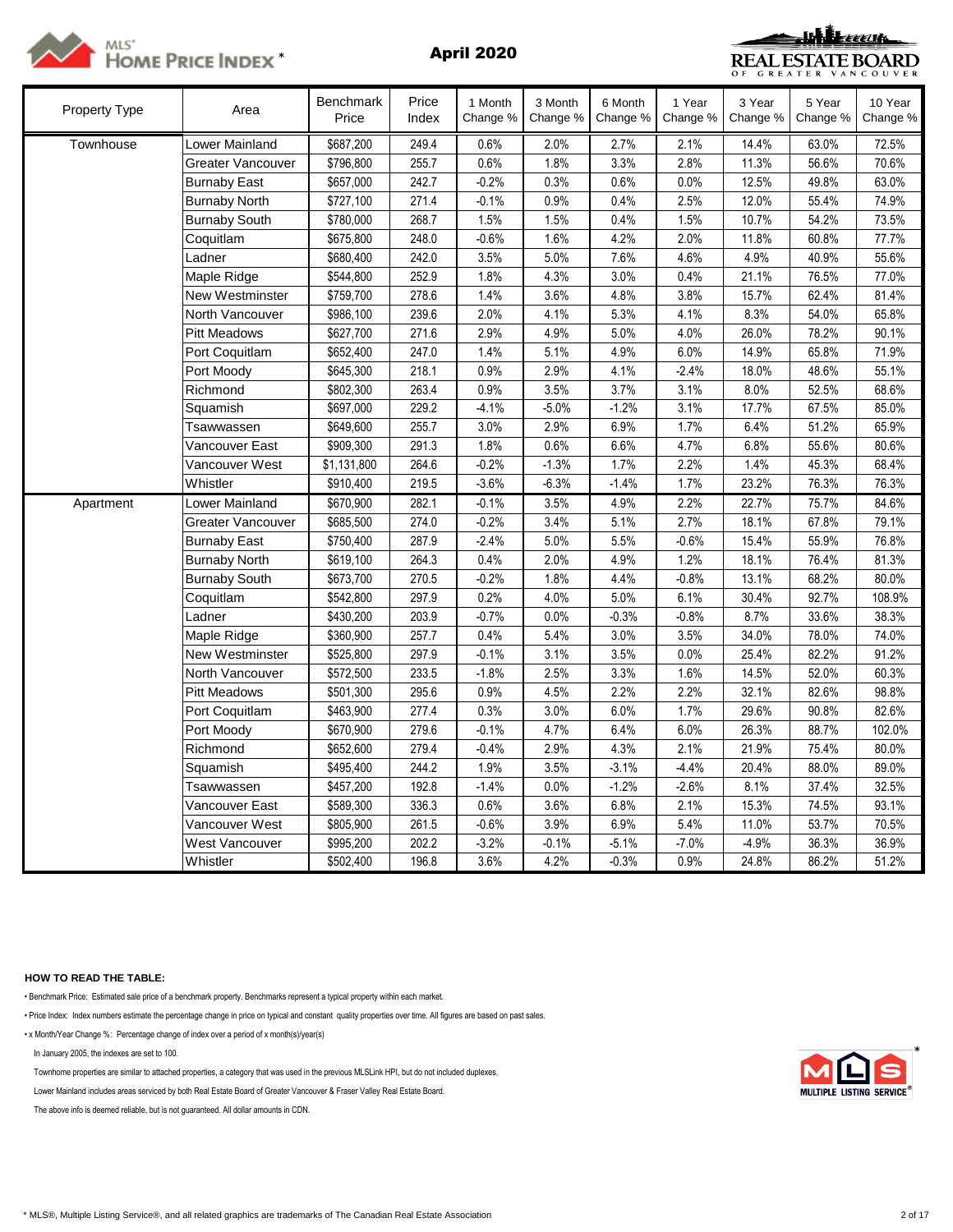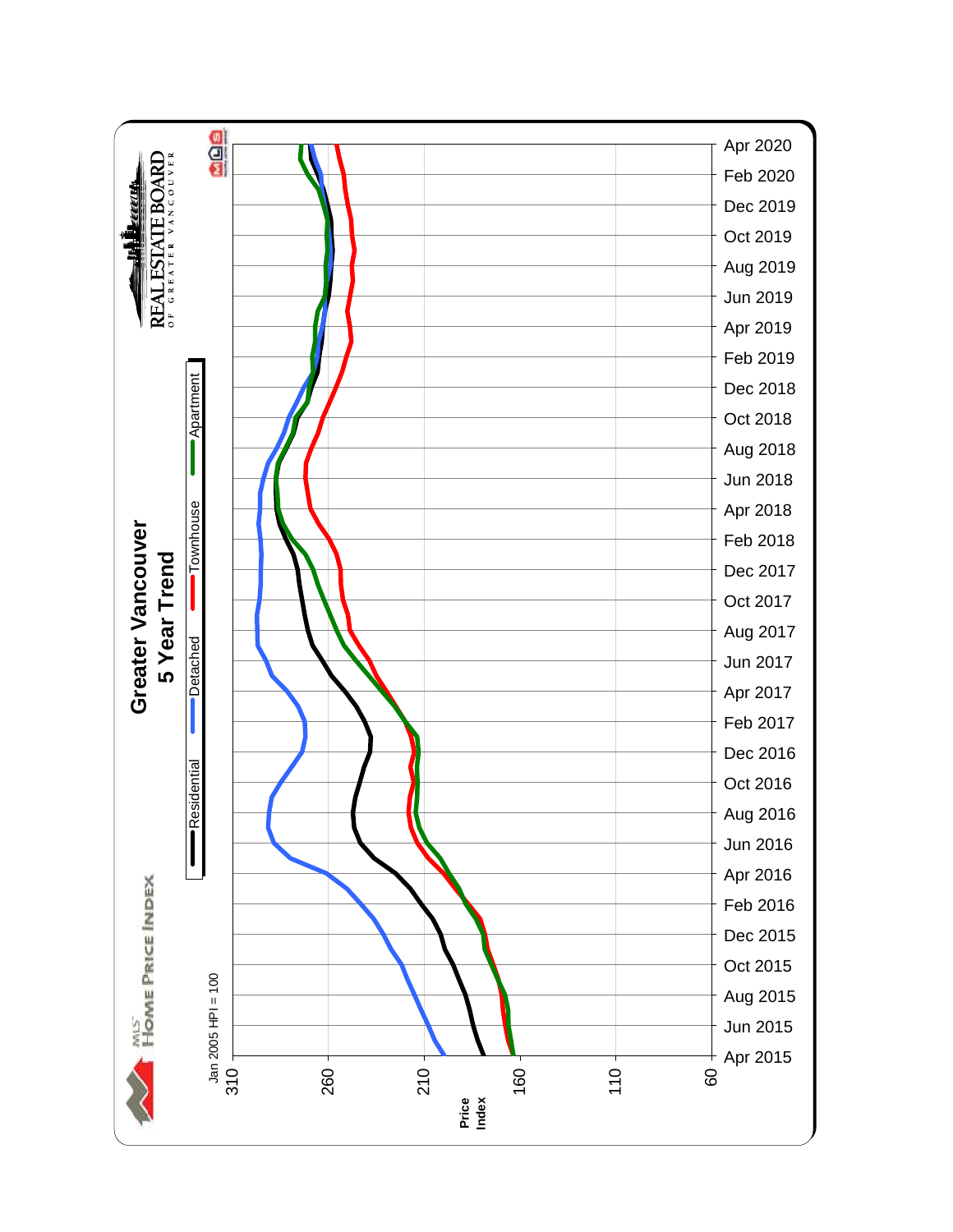|                         | STV101                              | 388                 | 218                      | 503                           | n/a                       |           | 852            | 493              | 1,179                    |                           | n/a               |           | 586             | 358                                  | 885                            |             | n/a         |           | 2,364              | 1,433             | 3,557           |             | n/a                            | 1,902         | 1,165          | 3,076          |             | n/a                     | 908                                                                               |
|-------------------------|-------------------------------------|---------------------|--------------------------|-------------------------------|---------------------------|-----------|----------------|------------------|--------------------------|---------------------------|-------------------|-----------|-----------------|--------------------------------------|--------------------------------|-------------|-------------|-----------|--------------------|-------------------|-----------------|-------------|--------------------------------|---------------|----------------|----------------|-------------|-------------------------|-----------------------------------------------------------------------------------|
|                         | i <sup>Whistler/Pemberton</sup>     | S                   | $\pmb{\circ}$            | n/a<br>$\boldsymbol{\infty}$  | n/a                       | n/a       | 5              | $\tilde{c}$      | $\frac{6}{2}$            | n/a                       | n/a               | n/a       | $^{\circ}$      | $\overline{c}$                       | $\overset{\circ}{\phantom{a}}$ | n/a         | \$1,115,000 | n/a       | 32                 | $\overline{49}$   | 55              | \$2,087,000 | \$1,125,000<br>\$513,000       | 38            | $\overline{6}$ | 76             | \$1,945,000 | \$1,130,000             | \$418,000                                                                         |
|                         | Mest Vancouver/Howe Sound           | 22                  | $\overline{\phantom{a}}$ | \$2,937,500<br>LO.            | n/a                       | n/a       | 41             | $\mathbf \omega$ | $\circ$                  | \$2,465,000               | n/a               | n/a       | $38\,$          | $\sim$                               | $\infty$                       | \$2,925,000 | n/a         | n/a       | 129                | $\tilde{c}$       | 27              | \$2,460,000 | \$930,000<br>ρý                | 104           | ၜ              | $\frac{5}{4}$  | \$2,332,500 | n/a                     | \$1,082,500                                                                       |
|                         | <b>Vancouver West</b>               | 22                  | 29                       | \$2,802,000<br>129            | \$1,076,000               | \$745,000 | 106            | 52               | 308                      | \$3,050,000               | \$1,232,500       | \$790,000 | $\mathbb{S}^3$  | 45                                   | 233                            | \$2,999,000 | \$1,450,000 | \$733,500 | 240                | 154               | 908             | \$3,000,000 | \$1,271,500<br>\$764,000       | 204           | 123            | 787            | \$2,800,000 | \$1,270,000             | \$748,800                                                                         |
|                         | Vancouver East                      | $\overline{49}$     | 17                       | \$1,500,000<br>54             | n/a                       | \$541,000 | 109            | 47               | 136                      | \$1,497,000               | \$1,100,000       | \$590,000 | 66              | 34                                   | 115                            | \$1,381,000 | \$969,500   | \$540,000 | 297                | 132               | 386             | \$1,480,000 | \$1,082,810<br>\$587,500       | 217           | 106            | 337            | \$1,350,500 | \$969,000               | \$555,000                                                                         |
| <b>S</b>                | Sunshine Coast                      | 26                  | $\circ$                  | \$613,750<br>S                | n/a                       | n′a       | $\frac{4}{4}$  | Ξ                | $\boldsymbol{\varsigma}$ | \$628,500                 | ηá                | ηá        | 29              | $\infty$                             | $\tilde{c}$                    | \$638,000   | n/a         | n/a       | 122                | 17                | 17              | \$622,738   | n/a<br>ηã                      | 122           | 22             | 29             | \$599,726   | \$470,000               | \$439,900                                                                         |
| Fact                    | <b>Usimenp<sup>S</sup></b>          | $\tilde{c}$         | $\overline{\phantom{a}}$ | $\boldsymbol{\infty}$         | n/a<br>్డి                | n/a       | $\frac{8}{1}$  | $\tilde{a}$      | $\overline{ }$           | n/a                       | n/a               | n/a       | $22\,$          | ၜ                                    | თ                              | \$975,000   | n/a         | n/a       | 55                 | 39                | $\frac{2}{3}$   | \$1,100,000 | \$680,000<br>\$480,000         | 62            | 54             | 36             | \$1,000,000 | \$641,000               | \$444,500                                                                         |
| <b>S</b><br>Ш           | Richmond                            | 36                  | 57                       | \$1,489,000<br>84             | \$818,572                 | \$515,000 | 5              | 73               | 165                      | \$1,608,000               | \$853,000         | \$551,000 | $\frac{4}{3}$   | 42                                   | 89                             | \$1,490,000 | \$829,999   | \$533,944 | 237                | 232               | 466             | \$1,606,500 | \$829,000<br>\$552,000         | 161           | 126            | 338            | \$1,500,000 | \$829,999               | \$531,388                                                                         |
| $\overline{\textbf{C}}$ | Port Moody/Belcarra                 | 6                   | $\infty$                 | 13                            | n/a<br>n/a                | n/a       | 9              | $\frac{6}{5}$    | 22                       | n/a                       | n/a               | \$627,950 | $\frac{3}{2}$   | $\frac{15}{2}$                       | 29                             | n/a         | n/a         | \$520,000 | $\overline{a}$     | $\frac{4}{3}$     | $\overline{70}$ | \$1,332,500 | \$765,750<br>\$598,250         | $38$          | $33\,$         | 85             | \$1,180,000 | \$770,000               | \$578,500                                                                         |
| <b>Si</b>               | Port Coquitlam                      | $\frac{6}{5}$       | $\frac{3}{2}$            | చ                             | n/a<br>n/a                | n/a       | 28             | $30$             | $38\,$                   | \$1,031,000               | \$635,000         | \$442,500 | $\overline{z}$  | $\ddot{ }$                           | 29                             | \$915,000   | n/a         | \$410,000 | $\overline{\circ}$ | 76                | 114             | \$964,000   | \$667,650<br>\$440,000         | 67            | 67             | 8              | \$900,000   | \$639,900               | \$404,500                                                                         |
| ©<br>ဟ                  | North Vancouver                     | 38                  | $\tilde{c}$              | \$1,511,500<br>45             | n/a                       | \$650,000 | 69             | 35               | 99                       | \$1,632,000               | \$1,049,000       | \$695,000 | 53              | $\overline{\widetilde{\mathcal{C}}}$ | 64                             | \$1,725,000 | \$1,025,000 | \$631,500 | 202                | 95                | 305             | \$1,617,000 | \$1,040,000<br>\$647,000       | 195           | 95             | 237            | \$1,590,000 | \$1,010,000             | for the Gulf Islands<br>\$605,000                                                 |
| Σ                       | New Westminster                     | $\tilde{c}$         | $\tilde{c}$              | 38                            | n/a<br>Ρå                 | \$500,000 | 21             | $\frac{6}{2}$    | 5                        | \$1,200,000               | n/a               | \$525,000 | $\frac{4}{4}$   | $\, \circ \,$                        | 85                             | n/a         | ്ദ          | \$490,000 | 58                 | 39                | 220             | \$1,159,000 | \$718,952<br>\$515,000         | $\frac{8}{3}$ | 75             | 247            | \$1,140,000 | \$715,000               | \$497,000                                                                         |
|                         | <sup>Maple Ridge/Pitt Meadows</sup> | 50                  | 27                       | \$900,000<br>24               | \$530,000                 | \$403,150 | 104            | 66               | $29$                     | \$887,810                 | \$549,900         | \$399,000 | 76              | $46$                                 | 28                             | \$880,000   | \$512,500   | \$362,500 | 319                | 189               | 123             | \$879,998   | \$395,900<br>\$545,000         | 232           | 159            | 103            | \$835,000   | \$525,000               | \$369,000                                                                         |
|                         | $\mu$ ng - spuelsl                  | $\boldsymbol{\sim}$ | $\circ$                  | n/a<br>$\circ$                | $\mathbb{R}^{\mathsf{d}}$ | n/a       | ю              | $\circ$          | $\circ$                  | $\mathbb{R}^{\mathsf{d}}$ | n/a               | ηá        | $\circ$         | $\circ$                              | $\circ$                        | n/a         | n/a         | n/a       | $\ddot{4}$         | $\sim$            | $\circ$         | n/a         | $\mathsf{n}^\mathsf{d}$<br>n/a | 1             | $\circ$        | $\circ$        | Ρá          | $\mathsf{n}^\mathsf{d}$ | $\mathsf{r}^\mathsf{a}$                                                           |
|                         | $q_{100}$ s - $e_{1100}$            | 23                  | $\overline{ }$           | \$1,010,000<br>H              | n/a                       | n/a       | $\overline{a}$ | $\frac{4}{3}$    | $\overline{\phantom{a}}$ | \$1,025,000               | n/a               | n/a       | $\overline{24}$ | $\overline{\phantom{a}}$             | Б                              | \$1,142,500 | n/a         | n/a       | 123                | 47                | 66              | \$1,010,000 | \$697,000<br>\$536,500         | 80            | $\frac{4}{4}$  | $\overline{5}$ | \$1,050,000 | \$688,800               | \$457,000                                                                         |
|                         | Coquitlam                           | æ                   | 17                       | \$1,158,500<br>$\overline{4}$ | n/a                       | \$520,500 | r.             | $\mathfrak{g}$   | ΓØ                       | \$1,250,000               | \$815,000         | \$510,000 | 89              | $\approx$                            | $\pmb{\mathbb{S}}$             | \$1,208,000 | \$724,900   | \$530,000 | 215                | 139               | 279             | \$1,250,000 | \$815,000<br>\$512,750         | 178           | 110            | 228            | \$1,175,000 | \$761,000               | \$514,000                                                                         |
|                         | Burnaby                             | 26                  | 25                       | \$1,462,500<br>99             | \$770,000                 | \$593,000 | 69             | $58\,$           | 170                      | \$1,549,000               | \$835,000         | \$607,500 | $53\,$          | 35                                   | 103                            | \$1,425,000 | \$787,500   | \$588,394 | 190                | 167               | 484             | \$1,462,500 | \$813,750<br>\$599,000         | 145           | 131            | 418            | \$1,440,000 | \$778,000               | \$573,500                                                                         |
|                         | VANCOUVER<br><b>ESTATE BOARD</b>    | Detached            | Attached                 | Apartment<br>Detached         | Attached                  | Apartment | Detached       | Attached         | Apartment                | Detached                  | Attached          | Apartment | Detached        | Attached                             | Apartment                      | Detached    | Attached    | Apartment | Detached           | Attached          | Apartment       | Detached    | Apartment<br>Attached          | Detached      | Attached       | Apartment      | Detached    | Attached                | Apartment                                                                         |
|                         | <u>Filipad</u><br>2020<br>April     | Number              | <b>Sales</b><br>٥        |                               | Median<br>Selling         | Price     | Number         | ٥                | Sales                    |                           | Median<br>Selling | Price     | Number          | ٥                                    | <b>Sales</b>                   | Median      | Selling     | Price     | Number             | <b>Sales</b><br>ō |                 | Median      | Selling<br>Price               |               | Number<br>ō    | Sales          | Median      | Selling<br>Price        |                                                                                   |
|                         | GREATER<br>REAL<br>$\overline{0}$   |                     |                          | April<br>2020                 |                           |           |                |                  | March                    | 2020                      |                   |           |                 |                                      | April                          | 2019        |             |           |                    |                   | Jan. -          | Apr. 2020   | Year-to-date                   |               |                | Jan. -         | Apr. 2019   | Year-to-date            | Note: Median Selling Prices are not reported for areas with less than 20 sales or |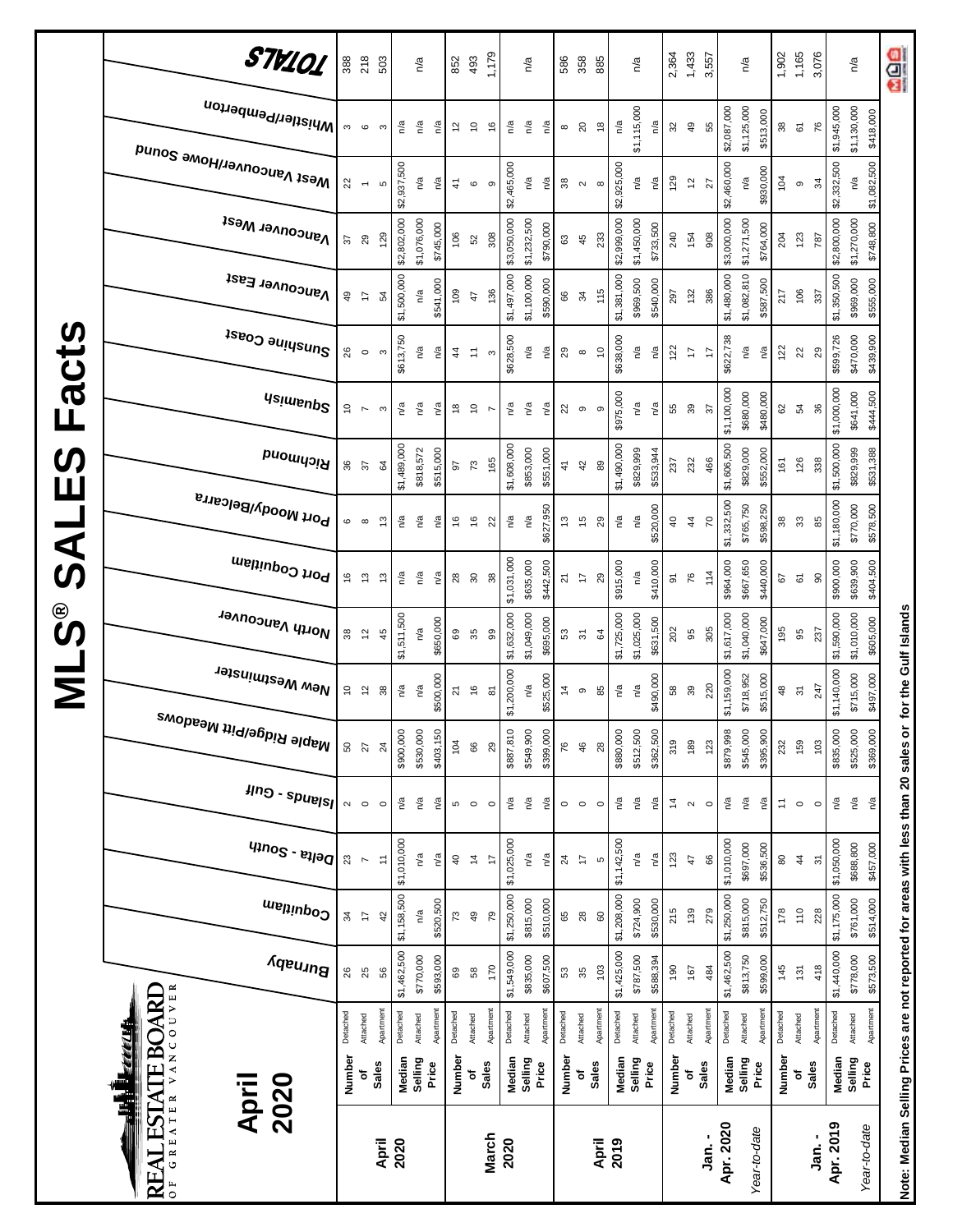|                                   | VANCOUVER<br><b>REAL ESTATE BOARD</b><br><b>TAX</b><br>2020<br>April<br>GREATER | Detached<br>Number                       | Attached<br>đ                     | Apartment<br>Listings | Detached<br>% Sales to | Attached<br>Listings | Apartment | Detached<br>Number | Attached<br>đ             | Apartment<br>Listings  | Detached<br>% Sales to | Attached<br>Listings | Apartment | Detached<br>Number | Attached<br>৳            | Apartmen <sup>-</sup><br>Listings | Detached<br>% Sales to | Attached<br>Listings | Apartment | Detached<br>Number      | Attached<br>Listings<br>٥ | Apartment                | Detached<br>% Sales to<br>Apr. 2020 | Apartment<br>Attached<br>Listings<br>Year-to-date* | Detached      | Attached<br>Number<br>٥f | Apartment<br>Listings | Detached<br>Apr. 2019 | % Sales to <b>Attached</b><br>Listings<br>Year-to-date* | Apartment             | * Year-to-date listings represent a cumulative total of listings rather than total active listings |
|-----------------------------------|---------------------------------------------------------------------------------|------------------------------------------|-----------------------------------|-----------------------|------------------------|----------------------|-----------|--------------------|---------------------------|------------------------|------------------------|----------------------|-----------|--------------------|--------------------------|-----------------------------------|------------------------|----------------------|-----------|-------------------------|---------------------------|--------------------------|-------------------------------------|----------------------------------------------------|---------------|--------------------------|-----------------------|-----------------------|---------------------------------------------------------|-----------------------|----------------------------------------------------------------------------------------------------|
|                                   | Burnaby                                                                         | 59                                       | 55                                | 156                   | 44%                    | 45%                  | 36%       | 105                | $^{\rm 8}$                | 310                    | 66%                    | 85%                  | 55%       | 178                | 116                      | 323                               | 30%                    | 30%                  | 32%       | 384                     | 281                       | 956                      | 49%                                 | 59%<br>51%                                         | 598           | 427                      | 1,102                 | 24%                   | 31%                                                     | 38%                   |                                                                                                    |
|                                   | Coquitlam                                                                       | 52                                       | $28$                              | 106                   | 65%                    | 61%                  | 40%       | 147                | $\boldsymbol{\mathsf{s}}$ | 148                    | 50%                    | 56%                  | 53%       | 188                | 76                       | 195                               | 35%                    | 37%                  | 31%       | 417                     | 224                       | 555                      | 52%                                 | 62%<br>50%                                         | 640           | 290                      | 596                   | 28%                   | 38%                                                     | 38%                   |                                                                                                    |
|                                   | $\frac{1}{2}$                                                                   | 35                                       | 24                                | $\frac{6}{5}$         | 66%                    | 29%                  | 69%       | $\sqrt{8}$         | $\overline{2}$            | $\rm ^{30}$            | 46%                    | 64%                  | 57%       | 101                | $35\,$                   | 32                                | 24%                    | 49%                  | 16%       | 259                     | 93                        | 131                      | 47%                                 | 51%<br>50%                                         | 341           | 109                      | 109                   | 23%                   | 40%                                                     | 28%                   |                                                                                                    |
|                                   | $\mu$ ng - spuelsl                                                              | $\mathbf  \circ$                         | $\circ$                           | $\circ$               | 33%                    | n⁄a                  | ρŞ        | $\overline{0}$     | $\sim$                    | $\circ$                | 50%                    | 0%                   | n′a       | 4                  | $\circ$                  | $\circ$                           | $0\%$                  | ηÝα                  | n/a       | 25                      | $\mathbf{\circ}$          | $\sim$                   | 56%                                 | 33%<br>0%                                          | $\frac{8}{3}$ | $\mathfrak{c}$           | $\circ$               | 61%                   | 0%                                                      | $\tilde{\mathcal{L}}$ |                                                                                                    |
| Σ                                 | <sup>Maple Ridge/Pitt Meadows</sup>                                             | 103                                      | 57                                | 29                    | 49%                    | 73%                  | 83%       | 185                | $_{88}$                   | $84$                   | 56%                    | 75%                  | 35%       | 223                | $\sqrt{8}$               | $82$                              | 34%                    | 53%                  | 34%       | 572                     | 299                       | 240                      | 56%                                 | 63%<br>51%                                         | 682           | 293                      | 247                   | 34%                   | 54%                                                     | 42%                   |                                                                                                    |
| <b>©</b><br>ဟ                     | New Westminster                                                                 |                                          | $\overline{z}$ = $\overline{z}$ 8 |                       | 48%                    | 109%                 | 68%       | $32$ $21$          |                           | 143                    | 66%                    | 76%                  | 57%       | 65                 | $\frac{6}{5}$            | $\overline{5}$                    | 22%                    | 56%                  | 42%       | 110                     | 66                        | 395                      | 53%                                 | 59%<br>56%                                         | 178           | $\mathfrak{g}$           | 597                   | 27%                   | 48%                                                     | 41%                   |                                                                                                    |
|                                   | North Vancouver                                                                 | $\overline{7}$                           | 55                                | 28                    | 49%                    | 22%                  | 52%       | 130                | 53                        | 165                    | 53%                    | 66%                  | 60%       | 193                | $\overline{a}$           | 228                               | 27%                    | 37%                  | 28%       | 462                     | 222                       | 615                      | 44%                                 | 43%<br>50%                                         | 631           | 279                      | 736                   | 31%                   | 34%                                                     | 32%                   |                                                                                                    |
|                                   | Port Coquitlam                                                                  | 26                                       | 23                                | $28$                  | 62%                    | 57%                  | 46%       | $48$               | 35                        | $58\,$                 | 58%                    | 86%                  | 66%       | 54                 | 59                       | 79                                | 39%                    | 29%                  | 37%       | 149                     | 129                       | 190                      | 61%                                 | 59%<br>60%                                         | 107           | 163                      | 274                   | 34%                   | 37%                                                     | 33%                   |                                                                                                    |
| <b>NHST</b>                       | Port Moody/Belcarra                                                             | $\frac{6}{5}$                            | $\frac{1}{2}$                     | 24                    | 38%                    | 53%                  | 54%       | $rac{40}{5}$       |                           | $\overline{5}$         | 40%                    | 52%                  | 71%       | 46                 | 36                       | 57                                | 28%                    | 42%                  | 51%       | 112                     | 82                        | 125                      | 36%                                 | 54%<br>56%                                         | 137           | 86                       | 167                   | 28%                   | 38%                                                     | 51%                   |                                                                                                    |
| <b>S</b><br>$\boldsymbol{\sigma}$ | Richmond                                                                        | $\overline{z}$                           | $\overline{5}$                    | $\frac{17}{2}$        | 50%                    | 73%                  | 55%       | 138                | 110                       | 274                    | 70%                    | 66%                  | 60%       | 251                | 166                      | 273                               | 16%                    | 25%                  | 33%       | 522                     | 383                       | 876                      | 45%                                 | 61%<br>53%                                         | 937           | 556                      | 1,090                 | 17%                   | 23%                                                     | 31%                   |                                                                                                    |
| ட                                 | <b>Usimenp<sup>2</sup></b>                                                      | $\frac{8}{2}$                            | $\frac{6}{5}$                     | 25                    | 56%                    | 44%                  | 12%       | $39^{0}$           |                           | 25                     | 46%                    | 48%                  | 28%       | 32                 |                          | $\frac{24}{3}$                    | 69%                    | 39%                  | 38%       | 121                     | 76                        | $\Omega$                 | 45%                                 | 51%<br>40%                                         | 144           | $_{\rm 89}$              | $\overline{r}$        | 43%                   | 61%                                                     | 51%                   |                                                                                                    |
| act                               | Sunshine Coast                                                                  |                                          | $\frac{8}{2}$ 4 $\alpha$          |                       | 68%                    | 0%                   | 150%      | 78                 |                           | $\overleftarrow{\tau}$ | 56%                    | 65%                  | 27%       | 110                | $\overline{\phantom{a}}$ | 23                                | 26%                    | 114%                 | 43%       | 242                     | $\ddot{4}$                | $\overline{\mathcal{E}}$ | 50%                                 | 36%<br>55%                                         | 366           | $\frac{4}{4}$            | 79                    | 33%                   | 50%                                                     | 37%                   |                                                                                                    |
| $\boldsymbol{\omega}$             | Vancouver East                                                                  | $_{\rm 80}$                              | 45                                | 121                   | 61%                    | 38%                  | 45%       | 188                | 59                        | $215$                  | 58%                    | 80%                  | 63%       | 214                | $\overline{\mathsf{o}}$  | 282                               | 31%                    | 37%                  | 41%       | 545                     | 237                       | 717                      | 54%                                 | 56%<br>54%                                         | 772           | 285                      | 870                   | 28%                   | 37%                                                     | 39%                   |                                                                                                    |
|                                   | <b>Vancouver West</b>                                                           | 64                                       | 63                                | 319                   | 58%                    | 46%                  | 40%       | 151                | 8                         | 599                    | 70%                    | 58%                  | 51%       | 226                | 164                      | 769                               | 28%                    | 27%                  | 30%       | 490                     | 331                       | 1,910                    | 49%                                 | 47%<br>48%                                         | 837           | 486                      | 2,670                 | 24%                   | 25%                                                     | 29%                   |                                                                                                    |
|                                   | Mest Vancouver/Howe Sound                                                       | 58                                       | $\circ$                           | 23                    | 38%                    | 17%                  | 22%       | 109                | $\frac{6}{2}$             | $\frac{4}{7}$          | 38%                    | 38%                  | 22%       | 184                | $\overline{\mathbf{z}}$  | 38                                | 21%                    | 10%                  | 21%       | 403                     | $\overline{4}$            | 125                      | 32%                                 | 30%<br>22%                                         | 577           | $\mathbf{\tilde{6}}$     | 162                   | 18%                   | 15%                                                     | 21%                   |                                                                                                    |
|                                   | Whistler/Pemberton                                                              | $\mathrel{\mathop{\mathsf{E}}\nolimits}$ | $\overline{z}$                    | $\overset{\circ}{=}$  | 27%                    | 35%                  | 17%       | 22                 |                           | $\overline{40}$        | 55%                    | 30%                  | 40%       | $20\,$             | 28                       | $38\,$                            | 40%                    | 71%                  | 47%       | $\overline{\mathtt{s}}$ | 106                       | 147                      | 40%                                 | 46%<br>37%                                         | 85            | 130                      | 155                   | 45%                   | 47%                                                     | 49%                   |                                                                                                    |
|                                   | STV101                                                                          |                                          | 736<br>450                        | 1,127                 |                        | n/a                  |           | 1,509              | 753                       | 2,174                  |                        | n/a                  |           |                    | 2,089<br>1,009           | 2,644                             |                        | n/a                  |           |                         | 4,894<br>2,622<br>7,107   |                          |                                     | n/a                                                | 7,140         | 3,367                    | 8,924                 |                       | $n^{\prime\alpha}$                                      |                       | <b>aga</b>                                                                                         |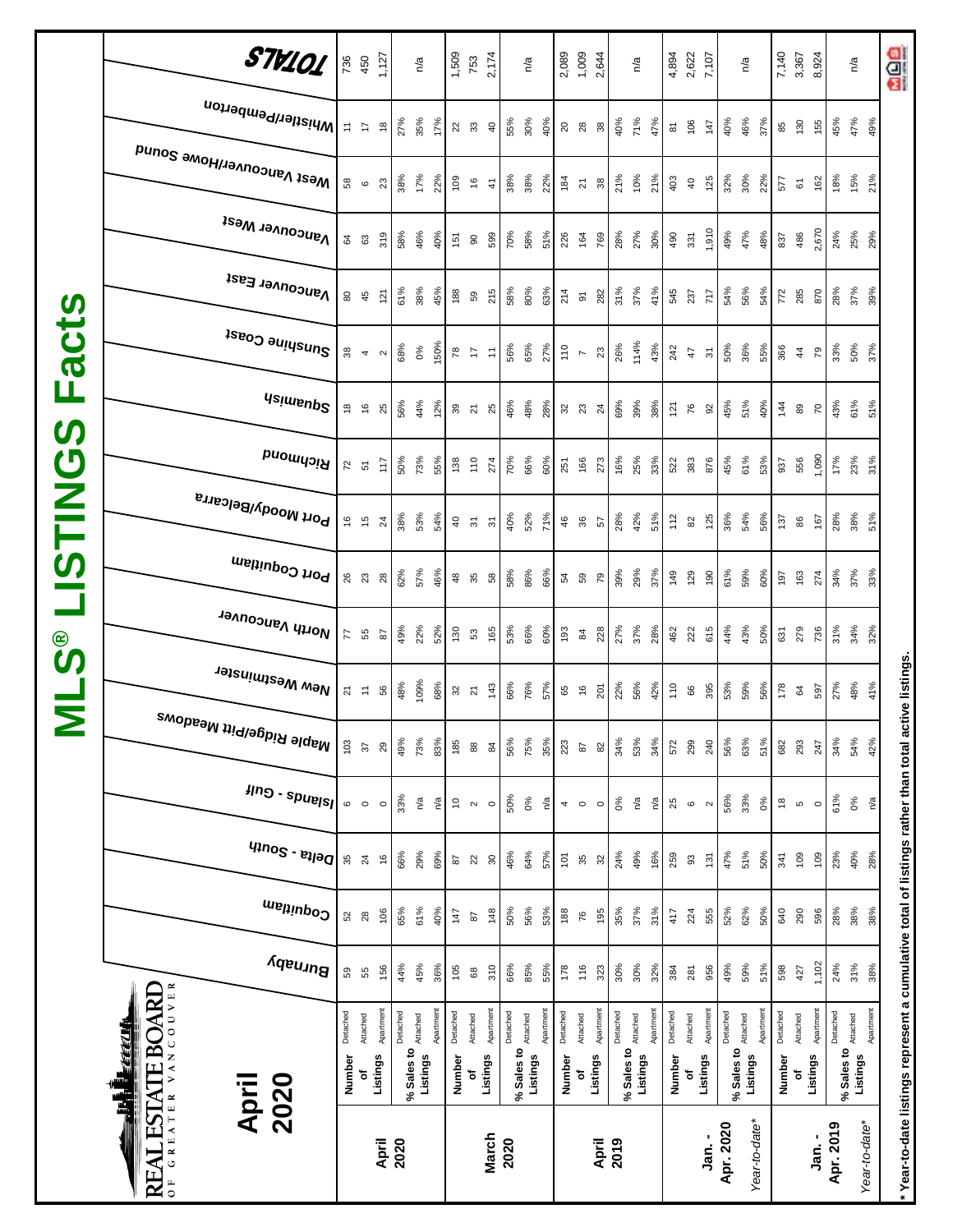

# **Listing & Sales Activity Summary**



|                                                    |                       |                       | Listings                |                          |                     |                      |                       | <b>Sales</b>             |                 |                  |                           |
|----------------------------------------------------|-----------------------|-----------------------|-------------------------|--------------------------|---------------------|----------------------|-----------------------|--------------------------|-----------------|------------------|---------------------------|
|                                                    | $\mathbf{1}$<br>Apr   | $\overline{2}$<br>Mar | 3<br>Apr                | Col. 2 & 3<br>Percentage | 5<br>Apr            | 6<br>Mar             | $\overline{7}$<br>Apr | Col. 6 & 7<br>Percentage | 9<br>Feb 2019 - | 10<br>Feb 2020 - | Col. 9 & 10<br>Percentage |
|                                                    | 2019                  | 2020                  | 2020                    | Variance                 | 2019                | 2020                 | 2020                  | Variance                 | Apr 2019        | Apr 2020         | Variance                  |
| <b>BURNABY</b>                                     |                       |                       |                         | %                        |                     |                      |                       | %                        |                 |                  | %                         |
| <b>DETACHED</b>                                    | 178                   | 105                   | 59                      | $-43.8$                  | 53                  | 69                   | 26                    | $-62.3$                  | 119             | 149              | 25.2                      |
| <b>ATTACHED</b><br>APARTMENTS                      | 116<br>323            | 68<br>310             | 55<br>156               | $-19.1$<br>$-49.7$       | 35<br>103           | 58<br>170            | 25<br>56              | $-56.9$<br>$-67.1$       | 107<br>338      | 130<br>360       | 21.5<br>6.5               |
| <b>COQUITLAM</b>                                   |                       |                       |                         |                          |                     |                      |                       |                          |                 |                  |                           |
| <b>DETACHED</b>                                    | 188                   | 147                   | 52                      | $-64.6$                  | 65                  | 73                   | 34                    | $-53.4$                  | 151             | 174              | 15.2                      |
| <b>ATTACHED</b>                                    | 76                    | 87                    | 28                      | $-67.8$                  | 28                  | 49                   | 17                    | $-65.3$                  | 92              | 107              | 16.3                      |
| <b>APARTMENTS</b>                                  | 195                   | 148                   | 106                     | $-28.4$                  | 60                  | 79                   | 42                    | $-46.8$                  | 186             | 208              | 11.8                      |
| <b>DELTA</b>                                       |                       |                       |                         |                          |                     |                      |                       |                          |                 |                  |                           |
| <b>DETACHED</b>                                    | 101                   | 87                    | 35                      | $-59.8$                  | 24                  | 40                   | 23                    | $-42.5$                  | 64              | 100              | 56.3                      |
| <b>ATTACHED</b><br><b>APARTMENTS</b>               | 35<br>32              | 22<br>30              | 24<br>16                | 9.1<br>$-46.7$           | 17<br>5             | 14<br>17             | $\overline{7}$<br>11  | $-50.0$<br>$-35.3$       | 37<br>25        | 34<br>46         | $-8.1$<br>84.0            |
|                                                    |                       |                       |                         |                          |                     |                      |                       |                          |                 |                  |                           |
| <b>MAPLE RIDGE/PITT MEADOWS</b><br><b>DETACHED</b> | 223                   | 185                   | 103                     | $-44.3$                  | 76                  | 104                  | 50                    | $-51.9$                  | 193             | 252              | 30.6                      |
| <b>ATTACHED</b>                                    | 87                    | 88                    | 37                      | $-58.0$                  | 46                  | 66                   | 27                    | $-59.1$                  | 126             | 153              | 21.4                      |
| <b>APARTMENTS</b>                                  | 82                    | 84                    | 29                      | $-65.5$                  | 28                  | 29                   | 24                    | $-17.2$                  | 83              | 91               | 9.6                       |
| <b>NORTH VANCOUVER</b>                             |                       |                       |                         |                          |                     |                      |                       |                          |                 |                  |                           |
| <b>DETACHED</b>                                    | 193                   | 130                   | 77                      | $-40.8$                  | 53                  | 69                   | 38                    | $-44.9$                  | 160             | 178              | 11.3                      |
| <b>ATTACHED</b><br><b>APARTMENTS</b>               | 84<br>228             | 53<br>165             | 55<br>87                | 3.8<br>$-47.3$           | 31<br>64            | 35<br>99             | 12<br>45              | $-65.7$<br>$-54.5$       | 80<br>196       | 82<br>242        | 2.5<br>23.5               |
|                                                    |                       |                       |                         |                          |                     |                      |                       |                          |                 |                  |                           |
| <b>NEW WESTMINSTER</b><br><b>DETACHED</b>          | 65                    | 32                    | 21                      | $-34.4$                  | 14                  | 21                   | 10                    | $-52.4$                  | 38              | 51               | 34.2                      |
| <b>ATTACHED</b>                                    | 16                    | 21                    | 11                      | $-47.6$                  | 9                   | 16                   | 12                    | $-25.0$                  | 21              | 35               | 66.7                      |
| <b>APARTMENTS</b>                                  | 201                   | 143                   | 56                      | $-60.8$                  | 85                  | 81                   | 38                    | $-53.1$                  | 192             | 182              | $-5.2$                    |
| PORT MOODY/BELCARRA                                |                       |                       |                         |                          |                     |                      |                       |                          |                 |                  |                           |
| <b>DETACHED</b>                                    | 46                    | 40                    | 16                      | $-60.0$                  | 13                  | 16                   | 6                     | $-62.5$                  | 30              | 31               | 3.3                       |
| <b>ATTACHED</b><br><b>APARTMENTS</b>               | 36<br>57              | 31<br>31              | 15<br>24                | $-51.6$<br>$-22.6$       | 15<br>29            | 16<br>22             | 8<br>13               | $-50.0$<br>$-40.9$       | 28<br>67        | 32<br>54         | 14.3<br>$-19.4$           |
|                                                    |                       |                       |                         |                          |                     |                      |                       |                          |                 |                  |                           |
| <b>PORT COQUITLAM</b>                              |                       |                       |                         |                          |                     |                      |                       |                          |                 |                  |                           |
| <b>DETACHED</b><br><b>ATTACHED</b>                 | 54<br>59              | 48<br>35              | 26<br>23                | $-45.8$<br>$-34.3$       | 21<br>17            | 28<br>30             | 16<br>13              | $-42.9$<br>$-56.7$       | 54<br>52        | 69<br>61         | 27.8<br>17.3              |
| APARTMENTS                                         | 79                    | 58                    | 28                      | $-51.7$                  | 29                  | 38                   | 13                    | $-65.8$                  | 74              | 91               | 23.0                      |
| <b>RICHMOND</b>                                    |                       |                       |                         |                          |                     |                      |                       |                          |                 |                  |                           |
| <b>DETACHED</b>                                    | 251                   | 138                   | 72                      | $-47.8$                  | 41                  | 97                   | 36                    | $-62.9$                  | 131             | 185              | 41.2                      |
| <b>ATTACHED</b><br><b>APARTMENTS</b>               | 166<br>273            | 110<br>274            | 51                      | $-53.6$                  | 42<br>89            | 73<br>165            | 37                    | $-49.3$<br>$-61.2$       | 101<br>272      | 169<br>365       | 67.3<br>34.2              |
|                                                    |                       |                       | 117                     | $-57.3$                  |                     |                      | 64                    |                          |                 |                  |                           |
| <b>SUNSHINE COAST</b>                              |                       |                       |                         |                          |                     |                      |                       |                          |                 |                  |                           |
| <b>DETACHED</b><br><b>ATTACHED</b>                 | 110<br>$\overline{7}$ | 78<br>17              | 38<br>4                 | $-51.3$<br>$-76.5$       | 29<br>8             | 44<br>11             | 26<br>0               | $-40.9$<br>$-100.0$      | 103<br>17       | 101<br>13        | $-1.9$<br>$-23.5$         |
| APARTMENTS                                         | 23                    | 11                    | $\overline{\mathbf{c}}$ | $-81.8$                  | 10                  | 3                    | 3                     | 0.0                      | 27              | 14               | $-48.1$                   |
| <b>SQUAMISH</b>                                    |                       |                       |                         |                          |                     |                      |                       |                          |                 |                  |                           |
| <b>DETACHED</b>                                    | 32                    | 39                    | 18                      | $-53.8$                  | 22                  | 18                   | 10                    | $-44.4$                  | 54              | 43               | $-20.4$                   |
| <b>ATTACHED</b><br>APARTMENTS                      | 23<br>24              | 21<br>25              | 16<br>25                | $-23.8$<br>0.0           | 9<br>9              | 10<br>$\overline{7}$ | 7<br>3                | $-30.0$<br>$-57.1$       | 46<br>28        | 33<br>26         | $-28.3$<br>$-7.1$         |
|                                                    |                       |                       |                         |                          |                     |                      |                       |                          |                 |                  |                           |
| <b>VANCOUVER EAST</b>                              |                       |                       |                         |                          |                     |                      |                       |                          |                 |                  |                           |
| <b>DETACHED</b><br><b>ATTACHED</b>                 | 214<br>91             | 188<br>59             | 80<br>45                | $-57.4$<br>$-23.7$       | 66<br>34            | 109<br>47            | 49<br>17              | $-55.0$<br>$-63.8$       | 173<br>93       | 244<br>102       | 41.0<br>9.7               |
| <b>APARTMENTS</b>                                  | 282                   | 215                   | 121                     | $-43.7$                  | 115                 | 136                  | 54                    | $-60.3$                  | 289             | 308              | 6.6                       |
| <b>VANCOUVER WEST</b>                              |                       |                       |                         |                          |                     |                      |                       |                          |                 |                  |                           |
| <b>DETACHED</b>                                    | 226                   | 151                   | 64                      | $-57.6$                  | 63                  | 106                  | 37                    | $-65.1$                  | 170             | 205              | 20.6                      |
| <b>ATTACHED</b><br>APARTMENTS                      | 164<br>769            | 90<br>599             | 63<br>319               | $-30.0$<br>$-46.7$       | 45<br>233           | 52<br>308            | 29<br>129             | $-44.2$<br>$-58.1$       | 103<br>654      | 124<br>698       | 20.4<br>6.7               |
|                                                    |                       |                       |                         |                          |                     |                      |                       |                          |                 |                  |                           |
| <b>WHISTLER/PEMBERTON</b>                          |                       |                       |                         |                          |                     |                      |                       |                          |                 |                  |                           |
| <b>DETACHED</b><br><b>ATTACHED</b>                 | 20<br>28              | 22<br>33              | 11<br>17                | $-50.0$<br>$-48.5$       | 8<br>20             | 12<br>10             | 3<br>6                | $-75.0$<br>$-40.0$       | 29<br>49        | 25<br>30         | $-13.8$<br>$-38.8$        |
| <b>APARTMENTS</b>                                  | 38                    | 40                    | 18                      | $-55.0$                  | 18                  | 16                   | 3                     | $-81.3$                  | 59              | 37               | $-37.3$                   |
| <b>WEST VANCOUVER/HOWE SOUND</b>                   |                       |                       |                         |                          |                     |                      |                       |                          |                 |                  |                           |
| <b>DETACHED</b>                                    | 184                   | 109                   | 58                      | $-46.8$                  | 38                  | 41                   | 22                    | $-46.3$                  | 86              | 108              | 25.6                      |
| <b>ATTACHED</b><br>APARTMENTS                      | 21<br>38              | 16<br>41              | 6<br>23                 | $-62.5$<br>$-43.9$       | $\overline{2}$<br>8 | 6<br>9               | 1<br>5                | $-83.3$<br>$-44.4$       | 8<br>27         | 10<br>21         | 25.0<br>$-22.2$           |
|                                                    |                       |                       |                         |                          |                     |                      |                       |                          |                 |                  |                           |
| <b>GRAND TOTALS</b>                                |                       |                       |                         |                          |                     |                      |                       |                          |                 |                  |                           |
| <b>DETACHED</b>                                    | 2085                  | 1499                  | 730                     | $-51.3$                  | 586                 | 847                  | 386                   | -54.4                    | 1555            | 1915             | 23.2                      |
| <b>ATTACHED</b>                                    | 1009<br>2644          | 751<br>2174           | 450<br>1127             | -40.1<br>-48.2           | 358<br>885          | 493<br>1179          | 218<br>503            | $-55.8$<br>$-57.3$       | 960<br>2517     | 1115<br>2743     | 16.1<br>9.0               |
| <b>APARTMENTS</b>                                  |                       |                       |                         |                          |                     |                      |                       |                          |                 |                  |                           |